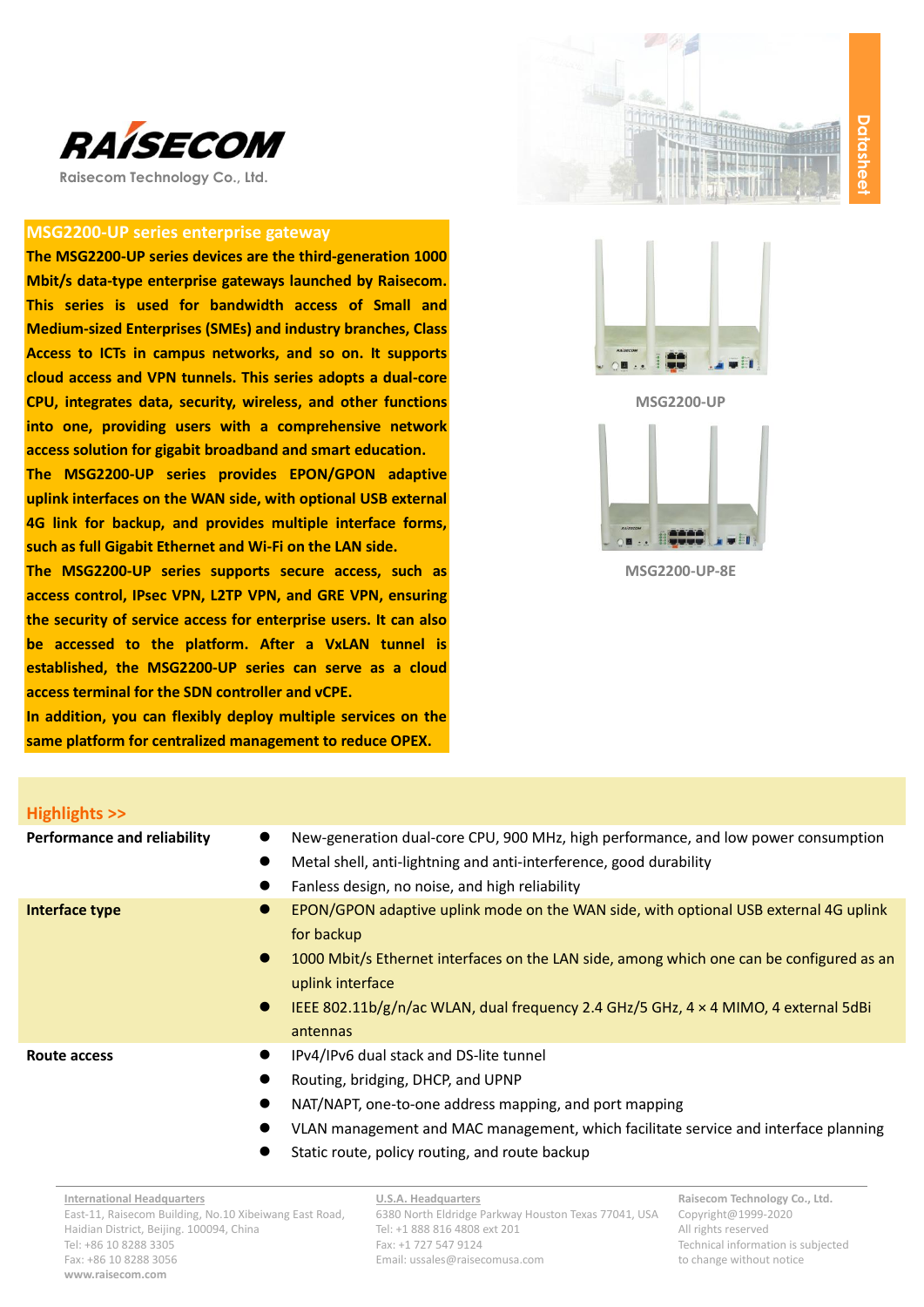



|                   | IGMPv1 and v2: IGMP Snooping and IGMP Proxy                                                       |  |
|-------------------|---------------------------------------------------------------------------------------------------|--|
|                   | Abundant and flexible QoS scheduling mechanisms, such as SP and WRR<br>$\bullet$                  |  |
| <b>VPN</b>        | Multiple VPNs, such as IPSec, L2TP, and GRE<br>$\bullet$                                          |  |
|                   | VxLAN. Support overlay network setup with SDN controller and vCPE.                                |  |
| <b>Security</b>   | Firewall and access control strategy<br>$\bullet$                                                 |  |
|                   | Anti-DDoS, ARP attack prevention, and interface scanning prevention                               |  |
|                   | MAC address, IP address, and URL filtering                                                        |  |
|                   | Multiple user authentication modes, such as Radius/LDAP/TACACS+                                   |  |
|                   | Web page push                                                                                     |  |
|                   | Multiple Portal protocols                                                                         |  |
| <b>Management</b> | TR-069, Web, SNMP, Netconf, and other management modes<br>$\bullet$                               |  |
|                   | Zero-configuration and automatic service provisioning                                             |  |
|                   | NAT to implement connection establishment between public network devices and private<br>$\bullet$ |  |
|                   | network devices on the NMS                                                                        |  |

## **Application scenarios >>**



## TR069 management platform

## **Multi-service access of SMEs**

**The MSG2200-UP series integrates data, video, and Wi-Fi into one, which can realize the integration of Internet, IPTV, and video monitoring services on the same platform.**

- **Provide EPON/GPON adaptive uplink interfaces on the WAN side.**
- Provide 4–8 GE interfaces and 1 dual-frequency Wi-Fi.
- Support Web, SNMP, TR069, and Netconf, which can realize on-site zero-configuration, convenient for service provisioning and operation & maintenance.

**U.S.A. Headquarters** 6380 North Eldridge Parkway Houston Texas 77041, USA Tel: +1 888 816 4808 ext 201 Fax: +1 727 547 9124 Email: ussales@raisecomusa.com

**Raisecom Technology Co., Ltd.** Copyright@1999-2020 All rights reserved Technical information is subjected to change without notice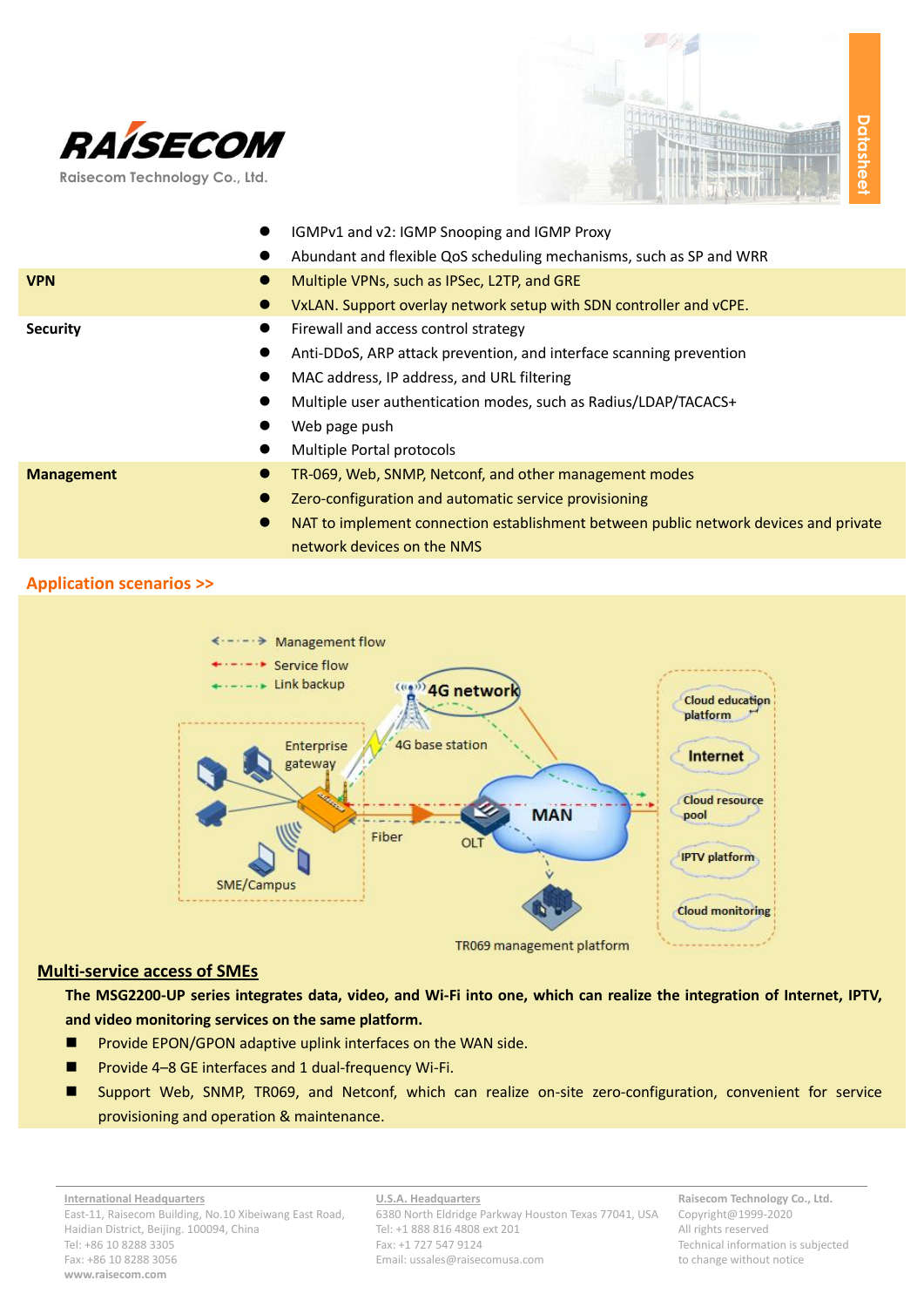



| Parameter                                                  | <b>MSG2200-UP</b>                                                                                            | <b>MSG2200-UP-8E</b>                                             |  |
|------------------------------------------------------------|--------------------------------------------------------------------------------------------------------------|------------------------------------------------------------------|--|
| <b>WAN side</b>                                            | 1 EPON/GPON auto-negotiation<br>interface                                                                    | 1 EPON/GPON auto-negotiation interface                           |  |
| <b>LAN side</b>                                            | 4 GE                                                                                                         | 8 GE                                                             |  |
| <b>USB interface</b>                                       | USB2.0/3.0 high-speed interface,<br>optional USB external 4G NIC                                             | USB2.0/3.0 high-speed interface,<br>optional USB external 4G NIC |  |
| <b>WLAN</b>                                                | IEEE 802.1b/g/n/ac (4x4 MIMO), four<br>5dBi external antennas                                                | IEEE 802.1b/g/n/ac (4x4 MIMO), four 5dBi<br>external antennas    |  |
| <b>Weight</b>                                              | 1.2 Kg                                                                                                       | 1.3 Kg                                                           |  |
| <b>Dimensions (Length x</b><br><b>Width x Height) (mm)</b> | 260 x 130 x 43 (metal shell)                                                                                 | 260 x 130 x 43 (metal shell)                                     |  |
| <b>Power supply mode</b>                                   | +12 VDC power adapter                                                                                        | +12 VDC power adapter                                            |  |
| <b>Maximum power</b><br>consumption                        | $\leq$ 21 W                                                                                                  | $\leq$ 22 W                                                      |  |
| <b>Operating environment</b>                               | Operating temperature: -5 to 55 °C<br>$\bullet$<br>Operating humidity: 10%-90% (non-condensing)<br>$\bullet$ |                                                                  |  |
| <b>Storage environment</b>                                 | Storage temperature: - 25 to 70°C<br>●<br>Storage humidity: 10%-90% (non-condensing)                         |                                                                  |  |
| <b>Dust-proof level</b>                                    | <b>IP20</b>                                                                                                  |                                                                  |  |
| <b>Access</b>                                              | Routing, bridging, DHCP, and UPNP<br><b>VLAN management, Access and Trunk modes</b><br>$\bullet$             |                                                                  |  |
|                                                            | NAT/NAPT, one-to-one address mapping, and port mapping                                                       |                                                                  |  |
|                                                            | Optional 4G uplink backup                                                                                    |                                                                  |  |
| <b>Multicast</b>                                           | IGMPv1 and v2: IGMP Snooping and IGMP Proxy                                                                  |                                                                  |  |
| <b>Rate limiting</b>                                       | Rate limiting based on interface, VLAN, and IP address<br>SP and WRR                                         |                                                                  |  |
| <b>Routing</b>                                             | Static route, policy routing, and route backup                                                               |                                                                  |  |
| IPv4/IPv6                                                  | IPv4/IPv6 dual stack, route and data forwarding, and DS-lite tunnel                                          |                                                                  |  |
| <b>VPN</b>                                                 | IPSec VPN, L2TP VPN, GRE VPN, VxLAN VPN, and PKI management                                                  |                                                                  |  |
| QoS                                                        | Priority mapping, congestion management, and priority management                                             |                                                                  |  |

**International Headquarters** East-11, Raisecom Building, No.10 Xibeiwang East Road, Haidian District, Beijing. 100094, China Tel: +86 10 8288 3305 Fax: +86 10 8288 3056 **www.raisecom.com**

**U.S.A. Headquarters**

6380 North Eldridge Parkway Houston Texas 77041, USA Tel: +1 888 816 4808 ext 201 Fax: +1 727 547 9124 Email: ussales@raisecomusa.com

**Raisecom Technology Co., Ltd.** Copyright@1999-2020 All rights reserved Technical information is subjected to change without notice